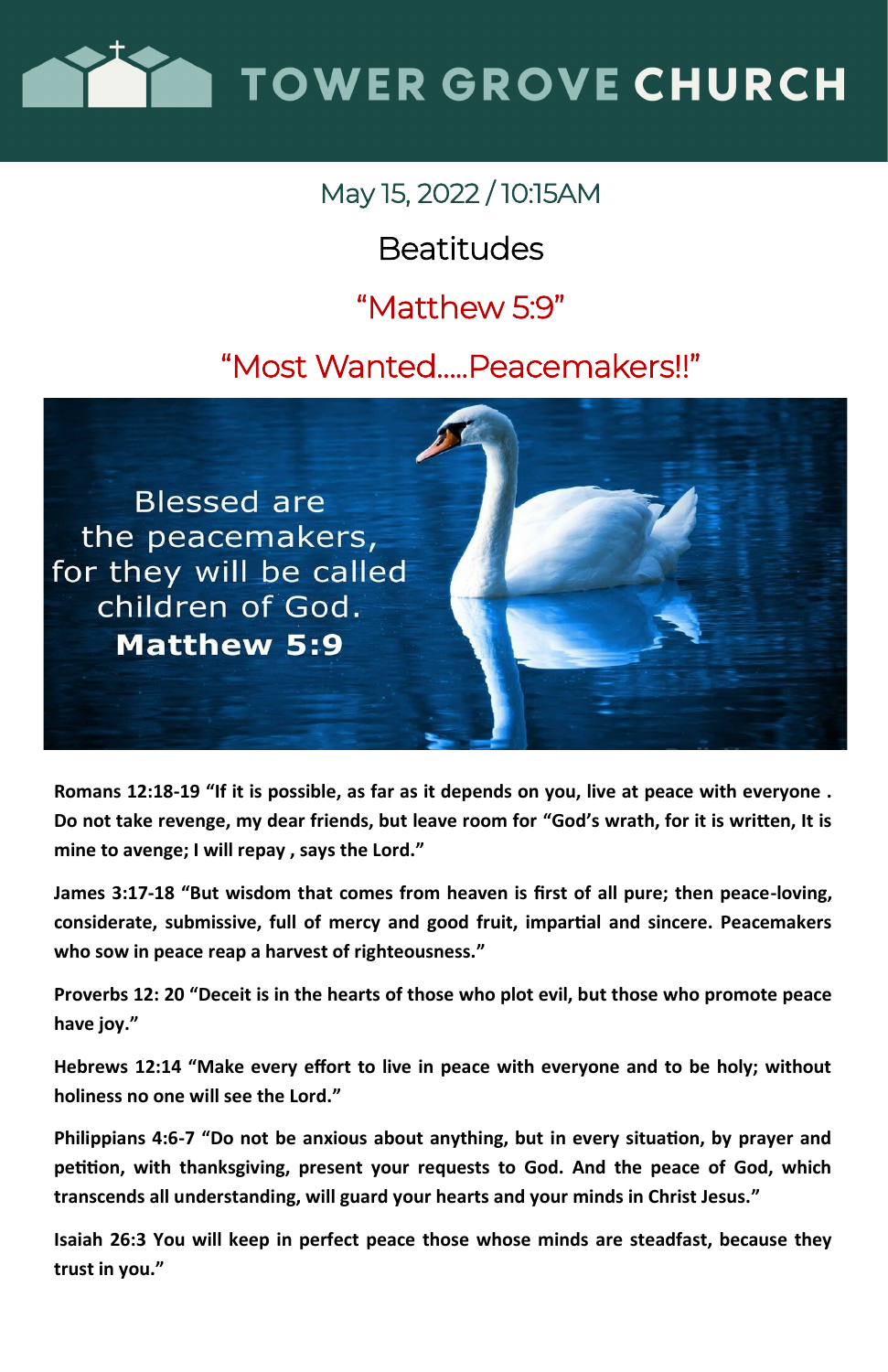# **THIS WEEK NEXT WEEK**

#### Bible Studies

| <b>SUNDAY SERVICES</b>                                            | <b>Next Sunday Services</b>                                       |
|-------------------------------------------------------------------|-------------------------------------------------------------------|
| May 15, 2022                                                      | May 22, 2022                                                      |
| 10:15 am Service                                                  | 10:15 am Service                                                  |
| Pastor Mike Gregory                                               | Pastor Mike Gregory                                               |
| 4:30 pm                                                           | 4:30 pm                                                           |
| Prime Time with Jim McNiel                                        | Prime Time with Jim McNiel                                        |
|                                                                   |                                                                   |
| Wednesday Youth 6:00-7:00                                         | Wednesday Youth 6:00-7:00                                         |
| 6:00 pm Prayer Meeting                                            | 6:00 Prayer Meeting                                               |
| Friday 7:00 pm                                                    | Thursday 6:30 pm Kindergarten                                     |
| Movie Night                                                       | Graduation                                                        |
| 6:30 pm 8th Grade Graduation                                      | Last Day of School                                                |
|                                                                   |                                                                   |
| Most Bible Study Classes have re-<br>sumed with social distancing | Most Bible Study Classes have re-<br>sumed with social distancing |

Bible studies have the option to meet socially distanced. Contact your bible study leader or visit the website for more information.

#### **Wednesdays**

6:00 pm Prayer Services are meeting in the Sanctuary, for instructions. Afterward, small groups will form for social distancing. and a more intimate prayer time.